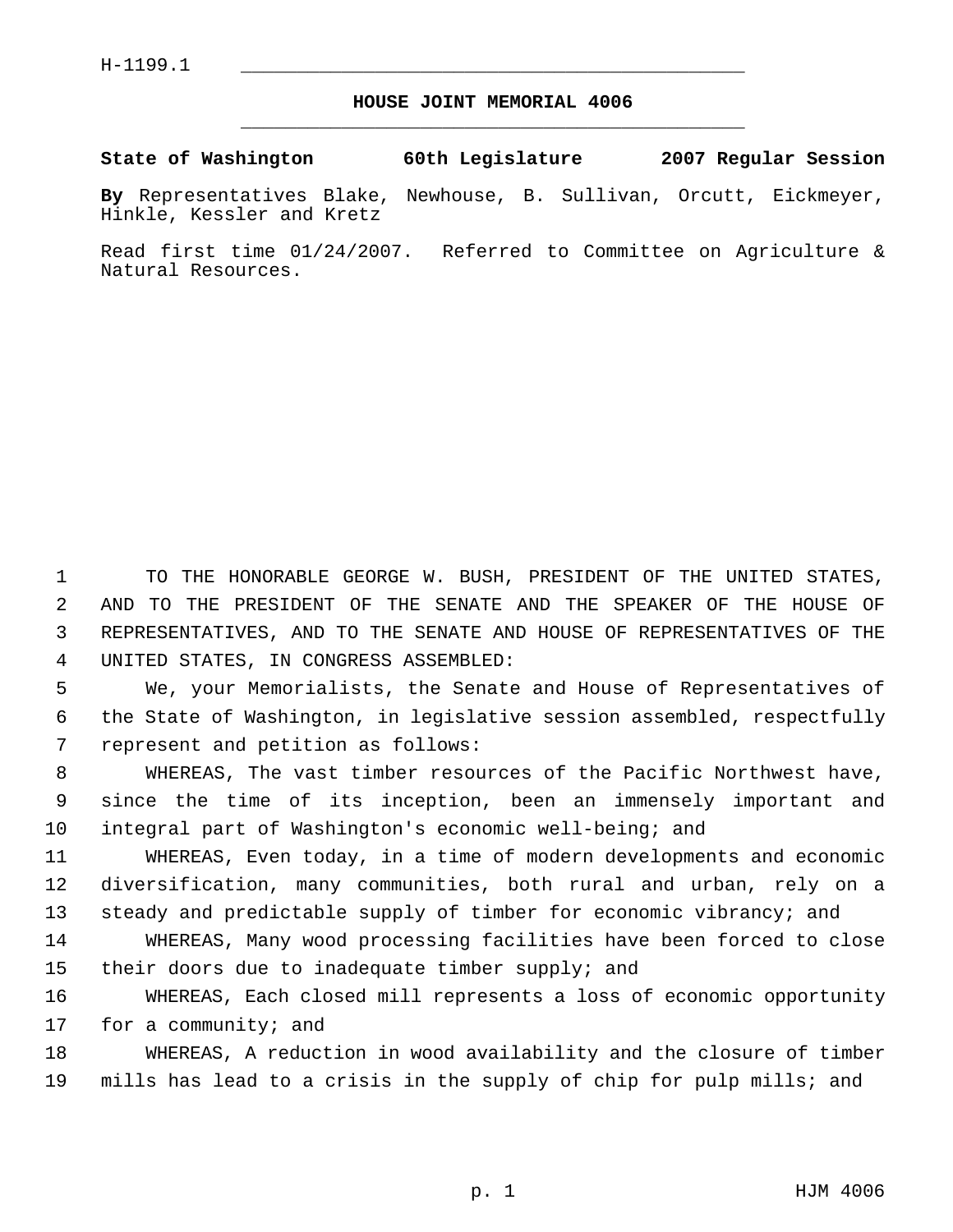WHEREAS, A reliable timber supply is the number one asset an investor will consider prior to constructing a new timber mill; and

 WHEREAS, Countless acres of private forestland is being lost each year to satisfy the growing population of the Pacific Northwest with land for housing and other nonforestry uses; and

 WHEREAS, The state of Washington has progressively lead the nation in its pursuit of forest practices regulation to ensure that the aquatic species that rely on healthy forests continue to thrive into the future; and

 WHEREAS, Unhealthy forests that have gone far too long without having silvicultural thinning operations performed has lead to devastating forest fires that cost the state government, federal government, and local communities millions of dollars and release massive amounts of carbon dioxide into the atmosphere; and

 WHEREAS, The forestland of the Pacific Northwest contains the raw materials to jumpstart new industries in biofuels that can help Washington lead the way on technological advancements to help reduce greenhouse gas emissions and the nation's reliance on foreign oil; and WHEREAS, Healthy, well-managed forests improve the habitat for all species that rely on the forests for their homes; and

 WHEREAS, The vast landholding of the United States forest service and other federal agencies represent the promise of economic security for Washington's communities, an opportunity to improve forest health and reduce the economic and environmental costs of forest fires, hope for the enhancement of important wildlife habitat, and the necessary raw materials to begin production of biofuels;

 NOW, THEREFORE, Your Memorialists respectfully pray that the United States forest service and the federal government consider ways to increase the amount of timber and fiber that is removed from the federal forestlands located within the borders of the state of Washington.

 BE IT RESOLVED, That copies of this Memorial be immediately transmitted to the Honorable George W. Bush, President of the United States, the President of the United States Senate, the Speaker of the House of Representatives, each member of Congress from the State of Washington, and the Secretary of the United States Department of the